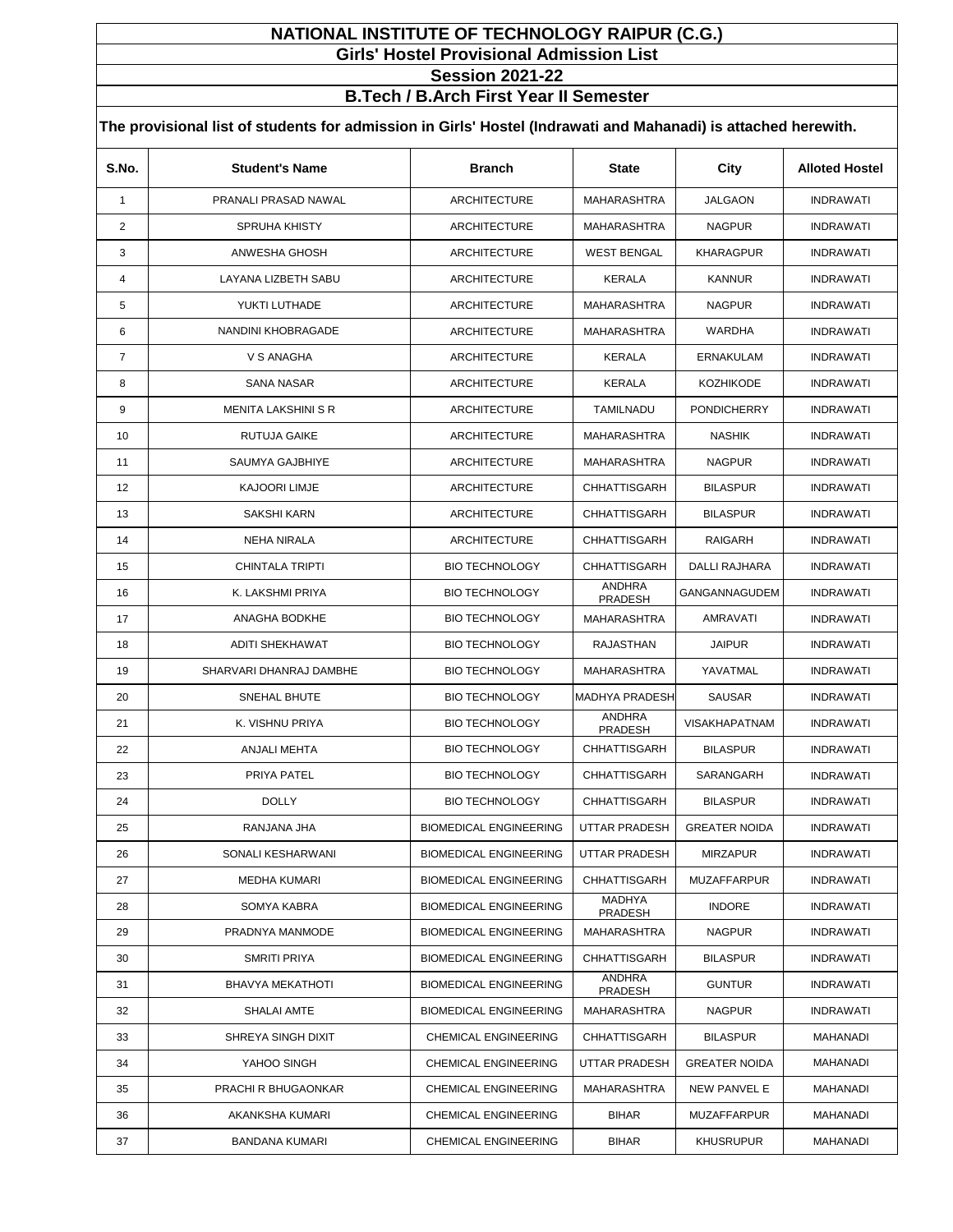| 38 | <b>KAVITA VERMA</b>          | <b>CHEMICAL ENGINEERING</b>                       | CHHATTISGARH             | <b>BHATAPARA</b>     | <b>MAHANADI</b> |
|----|------------------------------|---------------------------------------------------|--------------------------|----------------------|-----------------|
| 39 | <b>ISHIKA SINGH</b>          | <b>CHEMICAL ENGINEERING</b>                       | UTTAR PRADESH            | <b>LUCKNOW</b>       | MAHANADI        |
| 40 | BADAVATH KALYANI             | <b>CHEMICAL ENGINEERING</b>                       | <b>TELANGANA</b>         | ADILABAD             | <b>MAHANADI</b> |
| 41 | KAVYA SHRIVAS                | <b>CIVIL ENGINEERING</b>                          | <b>CHHATTISGARH</b>      | <b>BILASPUR</b>      | MAHANADI        |
| 42 | SAKSHI SHEKHAR               | <b>CIVIL ENGINEERING</b>                          | <b>CHHATTISGARH</b>      | <b>BILASPUR</b>      | MAHANADI        |
| 43 | <b>TAMANNA</b>               | <b>CIVIL ENGINEERING</b>                          | <b>HARYANA</b>           | <b>ROHTAK</b>        | <b>MAHANADI</b> |
| 44 | PAYAL AGRAWAL                | <b>CIVIL ENGINEERING</b>                          | <b>MADHYA</b><br>PRADESH | <b>REWA</b>          | MAHANADI        |
| 45 | AASWITHA ARIKATLA            | <b>CIVIL ENGINEERING</b>                          | ANDHRA<br><b>PRADESH</b> | <b>ONGOLE</b>        | MAHANADI        |
| 46 | PRAKRITI DAR                 | <b>CIVIL ENGINEERING</b>                          | ANDHRA<br>PRADESH        | <b>BHOPAL</b>        | MAHANADI        |
| 47 | <b>SHRUSHTI</b>              | <b>CIVIL ENGINEERING</b>                          | <b>MAHARASHTRA</b>       | <b>NAGPUR</b>        | MAHANADI        |
| 48 | SUSHMITA KUMARI              | <b>CIVIL ENGINEERING</b>                          | <b>BIHAR</b>             | <b>GAYA</b>          | MAHANADI        |
| 49 | <b>BEAUTI KUMARI</b>         | <b>CIVIL ENGINEERING</b>                          | <b>BIHAR</b>             | AURANGABAD           | MAHANADI        |
| 50 | JHARNA BHOJWANI              | <b>CIVIL ENGINEERING</b>                          | CHHATTISGARH             | <b>BILASPUR</b>      | MAHANADI        |
| 51 | <b>NEETA SINGH</b>           | <b>CIVIL ENGINEERING</b>                          | <b>CHHATTISGARH</b>      | <b>JASHPUR NAGAR</b> | MAHANADI        |
| 52 | LISHA SINHA                  | <b>CIVIL ENGINEERING</b>                          | <b>CHHATTISGARH</b>      | <b>BALOD</b>         | MAHANADI        |
| 53 | SHEETAL MAHANANDA            | <b>CIVIL ENGINEERING</b>                          | KADOBAHAL                | <b>BARGARH</b>       | MAHANADI        |
| 54 | <b>BONAGIRI SHRUTHI</b>      | <b>CIVIL ENGINEERING</b>                          | TELANGANA                | <b>SIDDIPET</b>      | MAHANADI        |
| 55 | SANSKRITI PAINKRA            | <b>CIVIL ENGINEERING</b>                          | CHHATTISGARH             | <b>DHAMTARI</b>      | MAHANADI        |
| 56 | KANISHKA MEENA               | <b>CIVIL ENGINEERING</b>                          | RAJASTHAN                | KARAULI              | MAHANADI        |
| 57 | ANJALI CHAURIYA              | <b>CIVIL ENGINEERING</b>                          | <b>CHHATTISGARH</b>      | <b>KAWARDHA</b>      | MAHANADI        |
| 58 | ANUSRI MODI                  | <b>COMPUTER SCIENCE AND</b><br><b>ENGINEERING</b> | ASSAM                    | <b>PURULIA</b>       | MAHANADI        |
| 59 | POTTA SRIHITHA               | <b>COMPUTER SCIENCE AND</b><br><b>ENGINEERING</b> | ANDHRA<br><b>PRADESH</b> | VIZIANAGARAM         | MAHANADI        |
| 60 | <b>GOLI SAMHITHA REDDY</b>   | COMPUTER SCIENCE AND<br><b>ENGINEERING</b>        | TELANGANA                | <b>SURYAPET</b>      | MAHANADI        |
| 61 | GANDHAM BHAVYA NAGA BHARGAVI | <b>COMPUTER SCIENCE AND</b><br><b>ENGINEERING</b> | <b>ANDHRA</b><br>PRADESH | <b>BHIMAVARAM</b>    | MAHANADI        |
| 62 | SAKSHI SHAHARE               | <b>COMPUTER SCIENCE AND</b><br><b>ENGINEERING</b> | <b>MAHARASHTRA</b>       | <b>BHANDARA</b>      | MAHANADI        |
| 63 | <b>GARGEE GUPTA</b>          | COMPUTER SCIENCE AND<br><b>ENGINEERING</b>        | <b>CHHATTISGARH</b>      | <b>BILASPUR</b>      | <b>MAHANADI</b> |
| 64 | RAVIRALA PRIYANKA            | <b>COMPUTER SCIENCE AND</b><br><b>ENGINEERING</b> | TELANGANA                | NALGONDA             | MAHANADI        |
| 65 | S.DEVI SUMA                  | COMPUTER SCIENCE AND<br><b>ENGINEERING</b>        | ANDHRA<br>PRADESH        | <b>VISAKHAPATNAM</b> | MAHANADI        |
| 66 | <b>DEEPTI SAHU</b>           | <b>COMPUTER SCIENCE AND</b><br><b>ENGINEERING</b> | <b>CHHATTISGARH</b>      | MAHASAMUND           | MAHANADI        |
| 67 | <b>SRISHTI SONI</b>          | <b>COMPUTER SCIENCE AND</b><br><b>ENGINEERING</b> | <b>CHHATTISGARH</b>      | <b>BILASPUR</b>      | MAHANADI        |
| 68 | DURGAM CHANDRAVARSHINI       | COMPUTER SCIENCE AND<br><b>ENGINEERING</b>        | TELANGANA                | <b>ADILABAD</b>      | MAHANADI        |
| 69 | JIDNYASA AJAY GAIKWAD        | <b>COMPUTER SCIENCE AND</b><br><b>ENGINEERING</b> | TELANGANA                | HYDERABAD            | MAHANADI        |
| 70 | <b>BHARTI SINGH</b>          | <b>COMPUTER SCIENCE AND</b><br><b>ENGINEERING</b> | MADHYA<br>PRADESH        | <b>SHAHDOL</b>       | MAHANADI        |
| 71 | DEEPALI PASWAN               | <b>COMPUTER SCIENCE AND</b><br><b>ENGINEERING</b> | CHHATTISGARH             | AYODHYA              | MAHANADI        |
| 72 | SHILPA LATIYARE              | <b>COMPUTER SCIENCE AND</b><br><b>ENGINEERING</b> | CHHATTISGARH             | <b>BILASPUR</b>      | MAHANADI        |
| 73 | REETANJALI PAIKRA            | COMPUTER SCIENCE AND<br><b>ENGINEERING</b>        | <b>CHHATTISGARH</b>      | <b>AMBIKAPUR</b>     | MAHANADI        |
| 74 | SAKSHI MITHILESH PANDEY      | <b>COMPUTER SCIENCE AND</b><br><b>ENGINEERING</b> | UTTAR PRADESH            | <b>JAUNPUR</b>       | MAHANADI        |
| 75 | ERUM NOOR SYED               | <b>COMPUTER SCIENCE AND</b><br><b>ENGINEERING</b> | <b>ORISSA</b>            | <b>ROURKELA</b>      | MAHANADI        |
| 76 | ANUSHKA RANJAN               | ELECTRICAL ENGINEERING                            | CHHATTISGARH             | <b>BILASPUR</b>      | MAHANADI        |
| 77 | HARSHITA TYAGI               | ELECTRICAL ENGINEERING                            | UTTAR PRADESH            | SAHARANPUR           | MAHANADI        |
| 78 | SAMPURNA SARKAR              | ELECTRICAL ENGINEERING                            | <b>WEST BENGAL</b>       | <b>UTTARPARA</b>     | MAHANADI        |
| 79 | BHAVYA JAIN                  | ELECTRICAL ENGINEERING                            | RAJASTHAN                | AKLERA               | MAHANADI        |
| 80 | <b>BHUMIREDDY SAHITHYA</b>   | ELECTRICAL ENGINEERING                            | ANDHRA<br>PRADESH        | <b>PRODDATUR</b>     | MAHANADI        |
| 81 | ARPITA SINGH                 | ELECTRICAL ENGINEERING                            | CHHATTISGARH             | JAGADALPUR           | MAHANADI        |
|    |                              |                                                   |                          |                      |                 |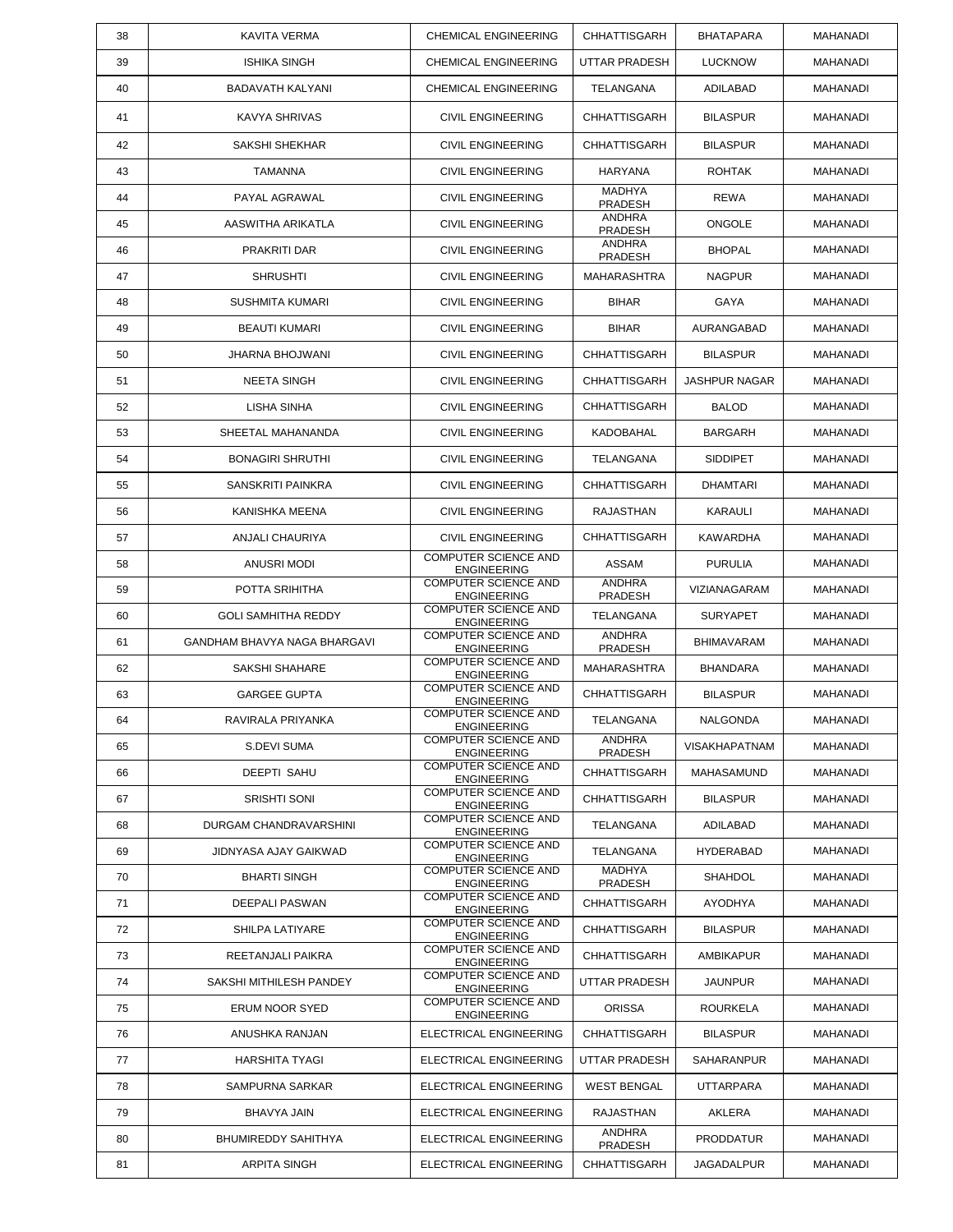| 82  | <b>DOLLY KUMARI</b>                 | ELECTRICAL ENGINEERING                                               | <b>BIHAR</b>             | <b>NAWADA</b>                    | <b>MAHANADI</b> |
|-----|-------------------------------------|----------------------------------------------------------------------|--------------------------|----------------------------------|-----------------|
| 83  | DILPREET KAUR BHATIA                | ELECTRICAL ENGINEERING                                               | <b>CHHATTISGARH</b>      | <b>BILASPUR</b>                  | <b>MAHANADI</b> |
| 84  | DIVYA PRAGNYA CHOUDHURY             | ELECTRICAL ENGINEERING                                               | <b>ANDHRA</b><br>PRADESH | <b>KHURDA</b>                    | <b>MAHANADI</b> |
| 85  | RUTUJA TULSHIDAS MOHURLE            | <b>ELECTRICAL ENGINEERING</b>                                        | <b>MAHARASHTRA</b>       | <b>WARORA</b>                    | <b>MAHANADI</b> |
| 86  | SOUMYA UPADHYAYA                    | <b>ELECTRICAL ENGINEERING</b>                                        | <b>CHHATTISGARH</b>      | <b>BILASPUR</b>                  | <b>MAHANADI</b> |
| 87  | <b>MEGHANA GULLIPALLI</b>           | ELECTRICAL ENGINEERING                                               | <b>ANDHRA</b><br>PRADESH | VIZIANAGARAM                     | <b>MAHANADI</b> |
| 88  | PRANALI SATISHKUMAR WAHURWAGH       | ELECTRICAL ENGINEERING                                               | <b>MAHARASHTRA</b>       | <b>AKOLA</b>                     | <b>MAHANADI</b> |
| 89  | <b>HASHIBA AMAN</b>                 | <b>ELECTRICAL ENGINEERING</b>                                        | <b>CHHATTISGARH</b>      | <b>JASHPUR</b>                   | <b>MAHANADI</b> |
| 90  | PRIYANKA SAHU                       | <b>ELECTRICAL ENGINEERING</b>                                        | <b>CHHATTISGARH</b>      | <b>KORBA</b>                     | <b>MAHANADI</b> |
| 91  | PREETHI KAMBLE                      | ELECTRICAL ENGINEERING                                               | TELANGANA                | ZAHEERABAD                       | MAHANADI        |
| 92  | <b>SUPRIYA BHAGAT</b>               | ELECTRICAL ENGINEERING                                               | <b>CHHATTISGARH</b>      | <b>AMBIKAPUR</b>                 | <b>MAHANADI</b> |
| 93  | KANTRATHI LAVANYA                   | ELECTRICAL ENGINEERING                                               | <b>ANDHRA</b><br>PRADESH | <b>TIRUPATHI</b>                 | <b>MAHANADI</b> |
| 94  | <b>ISHA DIWAKAR</b>                 | ELECTRICAL ENGINEERING                                               | <b>CHHATTISGARH</b>      | <b>KORBA</b>                     | <b>MAHANADI</b> |
| 95  | ARYA SRIVASTAVA                     | <b>ELECTRONICS AND</b><br><b>COMMUNICATION</b><br><b>ENGINEERING</b> | UTTAR PRADESH            | <b>VARANASI</b>                  | MAHANADI        |
| 96  | EEDUPUGANTI ARUNA SAI LAKSHMI KAVYA | <b>ELECTRONICS AND</b><br><b>COMMUNICATION</b><br><b>ENGINEERING</b> | <b>ANDHRA</b><br>PRADESH | Bobbillanka, near<br>rajahmundry | <b>MAHANADI</b> |
| 97  | KARUTURI USHA SREE                  | <b>ELECTRONICS AND</b><br><b>COMMUNICATION</b><br><b>ENGINEERING</b> | <b>ANDHRA</b><br>PRADESH | <b>JAGGAMPETA</b>                | <b>MAHANADI</b> |
| 98  | BHANGE GAYATRI GAJANANRAO           | <b>ELECTRONICS AND</b><br><b>COMMUNICATION</b><br><b>ENGINEERING</b> | <b>MAHARASHTRA</b>       | NANDED                           | <b>MAHANADI</b> |
| 99  | ANITA VAISHNAW                      | <b>ELECTRONICS AND</b><br><b>COMMUNICATION</b><br><b>ENGINEERING</b> | <b>CHHATTISGARH</b>      | <b>KORBA</b>                     | <b>MAHANADI</b> |
| 100 | P R TEJA SREE                       | <b>ELECTRONICS AND</b><br><b>COMMUNICATION</b>                       | ANDHRA<br>PRADESH        | <b>CHITTOOR</b>                  | <b>MAHANADI</b> |
| 101 | SAKUMALLA PAVANI                    | <b>ELECTRONICS AND</b><br><b>COMMUNICATION</b>                       | <b>ANDHRA</b><br>PRADESH | <b>USULUMARRU</b>                | MAHANADI        |
| 102 | RITIKA SINGH                        | <b>ELECTRONICS AND</b><br><b>COMMUNICATION</b>                       | <b>CHHATTISGARH</b>      | RAJNANDGAON                      | <b>MAHANADI</b> |
| 103 | SEEPANA MOUNIKA                     | <b>ELECTRONICS AND</b><br><b>COMMUNICATION</b>                       | <b>ANDHRA</b><br>PRADESH | <b>SRIKAKULAM</b>                | <b>MAHANADI</b> |
| 104 | ANUSHKA PATEL                       | <b>ELECTRONICS AND</b><br><b>COMMUNICATION</b>                       | <b>UTTAR PRADESH</b>     | JHANSI                           | <b>MAHANADI</b> |
| 105 | <b>MANSI</b>                        | <b>ELECTRONICS AND</b><br><b>COMMUNICATION</b>                       | <b>CHHATTISGARH</b>      | <b>BOKARO</b>                    | <b>MAHANADI</b> |
| 106 | <b>ANKITA SONI</b>                  | ELECTRONICS AND<br><b>COMMUNICATION</b>                              | CHHATTISGARH             | <b>BILASPUR</b>                  | MAHANADI        |
| 107 | <b>GOLLA, NIHARIKA</b>              | <b>ELECTRONICS AND</b><br><b>COMMUNICATION</b>                       | TELANGANA                | KARIMNAGAR                       | MAHANADI        |
| 108 | RAMATENKI KEERTHI                   | ELECTRONICS AND<br><b>COMMUNICATION</b>                              | TELANGANA                | <b>MANCHERIAL</b>                | <b>MAHANADI</b> |
| 109 | KOYNA JATWAR                        | <b>ELECTRONICS AND</b><br><b>COMMUNICATION</b>                       | <b>CHHATTISGARH</b>      | <b>BILASPUR</b>                  | MAHANADI        |
| 110 | K. HARSHITA                         | ELECTRONICS AND<br><b>COMMUNICATION</b>                              | <b>CHHATTISGARH</b>      | <b>BILASPUR</b>                  | MAHANADI        |
| 111 | DEEPSIKHA SAMANTRAY                 | ELECTRONICS AND<br><b>COMMUNICATION</b>                              | <b>ODISHA</b>            | <b>ROURKELA</b>                  | MAHANADI        |
| 112 | AKSHARA REDDY EDUNURU               | <b>INFORMATION TECHNOLOGY</b>                                        | TELANGANA                | HYDERABAD                        | MAHANADI        |
| 113 | <b>MANSI AGARWAL</b>                | <b>INFORMATION TECHNOLOGY</b>                                        | <b>WEST BENGAL</b>       | KOLKATA                          | MAHANADI        |
| 114 | UKKALAM SHANMUKHA ANUSREE           | <b>INFORMATION TECHNOLOGY</b>                                        | TELANGANA                | <b>HYDERABAD</b>                 | MAHANADI        |
| 115 | MANDAVYAPURAM SAMITHA REDDY         | INFORMATION TECHNOLOGY                                               | ANDHRA<br>PRADESH        | TIRUPATI                         | MAHANADI        |
| 116 | AMISHA TAYAL                        | <b>INFORMATION TECHNOLOGY</b>                                        | RAJASTHAN                | <b>JAIPUR</b>                    | MAHANADI        |
| 117 | SAKSHI JHA                          | <b>INFORMATION TECHNOLOGY</b>                                        | RAJASTHAN                | <b>JODHPUR</b>                   | MAHANADI        |
| 118 | <b>FALGUNI SHRIVASTAV</b>           | <b>INFORMATION TECHNOLOGY</b>                                        | <b>CHHATTISGARH</b>      | <b>USLAPUR</b>                   | MAHANADI        |
| 119 | NAGUBILLI LAVANYA SADVIKA           | <b>INFORMATION TECHNOLOGY</b>                                        | ANDHRA<br>PRADESH        | <b>VISAKHAPATNAM</b>             | MAHANADI        |
| 120 | PRERNA SINGH                        | <b>INFORMATION TECHNOLOGY</b>                                        | <b>BIHAR</b>             | <b>PATNA</b>                     | MAHANADI        |
| 121 | SAMRUDDHI THAKARE                   | <b>INFORMATION TECHNOLOGY</b>                                        | <b>MAHARASHTRA</b>       | AKOLA                            | MAHANADI        |
| 122 | SHIPRANSHI KESHRI                   | <b>INFORMATION TECHNOLOGY</b>                                        | <b>CHHATTISGARH</b>      | <b>BILASPUR</b>                  | MAHANADI        |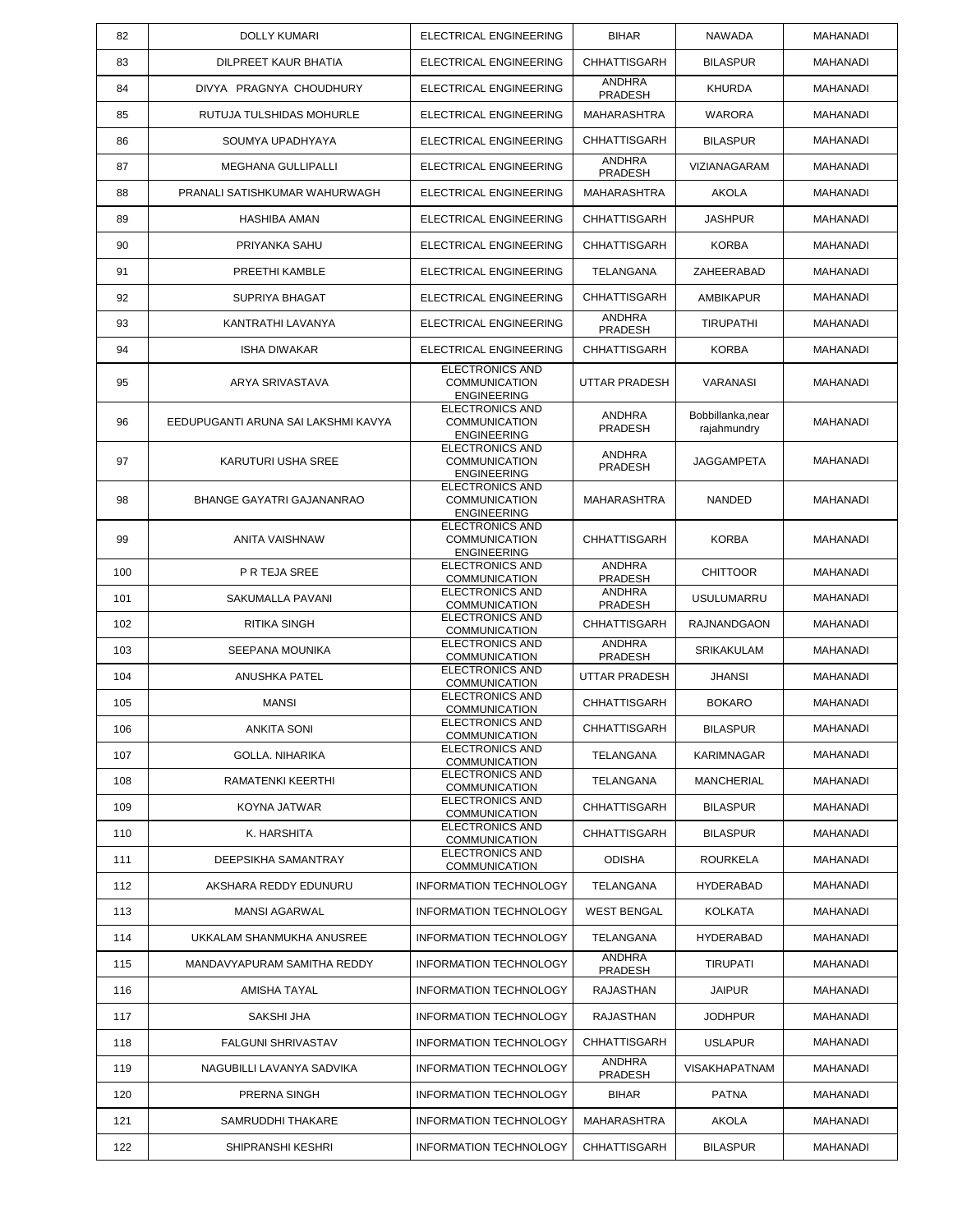| 123 | <b>TRIPTI RAO</b>                | <b>INFORMATION TECHNOLOGY</b>                    | CHHATTISGARH                    | <b>BALOD</b>          | MAHANADI        |
|-----|----------------------------------|--------------------------------------------------|---------------------------------|-----------------------|-----------------|
| 124 | <b>VINITA SAHU</b>               | <b>INFORMATION TECHNOLOGY</b>                    | <b>CHHATTISGARH</b>             | <b>BHATAPARA</b>      | MAHANADI        |
| 125 | AKANKSHA SAHU                    | <b>INFORMATION TECHNOLOGY</b>                    | CHHATTISGARH                    | <b>BILASPUR</b>       | MAHANADI        |
| 126 | <b>GANGULU RAJESHWARI</b>        | <b>INFORMATION TECHNOLOGY</b>                    | TELANGANA                       | NALGONDA              | MAHANADI        |
| 127 | <b>MANISHA</b>                   | <b>INFORMATION TECHNOLOGY</b>                    | <b>UTTRAKHAND</b>               | <b>ROORKEE</b>        | MAHANADI        |
| 128 | <b>NEHA GAUTAM</b>               | <b>INFORMATION TECHNOLOGY</b>                    | UTTAR PRADESH                   | <b>LUCKNOW</b>        | MAHANADI        |
| 129 | YASMEEN MAHILANG                 | <b>INFORMATION TECHNOLOGY</b>                    | <b>CHHATTISGARH</b>             | <b>KORBA</b>          | MAHANADI        |
| 130 | ARCHISHA DE                      | MECHANICAL ENGINEERING                           | <b>MAHARASHTRA</b>              | <b>CHANDRAPUR</b>     | MAHANADI        |
| 131 | ANJALI REGE                      | MECHANICAL ENGINEERING                           | <b>MAHARASHTRA</b>              | <b>BHOPAL</b>         | MAHANADI        |
| 132 | SHWETA AGRAWAL                   | MECHANICAL ENGINEERING                           | <b>CHHATTISGARH</b>             | <b>RAIGARH</b>        | MAHANADI        |
| 133 | POKURI VENKATA GAYATHRI CHOWDARY | MECHANICAL ENGINEERING                           | <b>ANDHRA</b><br>PRADESH        | <b>TANGUTUR</b>       | MAHANADI        |
| 134 | ALAJANGI HIMABINDU               | MECHANICAL ENGINEERING                           | <b>ANDHRA</b><br>PRADESH        | PARVATHIPURAM         | MAHANADI        |
| 135 | MOLLETI ROOPA SRI HARIKA         | MECHANICAL ENGINEERING                           | <b>ANDHRA</b><br>PRADESH        | <b>VISAKHAPATNAM</b>  | MAHANADI        |
| 136 | <b>GHRITACHI SINGH</b>           | MECHANICAL ENGINEERING                           | CHHATTISGARH                    | <b>KORBA</b>          | <b>MAHANADI</b> |
| 137 | <b>MANALI LOKHANDE</b>           | MECHANICAL ENGINEERING                           | <b>MAHARASHTRA</b>              | <b>NAGPUR</b>         | MAHANADI        |
| 138 | <b>MANUPATI JHANSI</b>           | MECHANICAL ENGINEERING                           | TELANGANA                       | WARANGAL              | MAHANADI        |
| 139 | DEVIKA UIKE                      | MECHANICAL ENGINEERING                           | <b>CHHATTISGARH</b>             | ANTAGARH              | MAHANADI        |
| 140 | MUSKAN AGARWAL                   | <b>METALLURGICAL AND</b><br>MATERIAL ENGINEERING | <b>MADHYA</b><br>PRADESH        | CHHATARPUR            | MAHANADI        |
| 141 | SHIVANI KHARE                    | <b>METALLURGICAL AND</b><br>MATERIAL ENGINEERING | <b>MADHYA</b><br>PRADESH        | <b>TIKAMGARH</b>      | MAHANADI        |
| 142 | <b>AQSA KHAN</b>                 | METALLURGICAL AND<br>MATERIAL ENGINEERING        | CHHATTISGARH                    | <b>BILASPUR</b>       | MAHANADI        |
| 143 | M. SAI ARUNIMA                   | METALLURGICAL AND<br>MATERIAL ENGINEERING        | <b>ANDHRA</b><br><b>PRADESH</b> | <b>VISAKHAPATNAM</b>  | MAHANADI        |
| 144 | <b>JUHI KUMARI</b>               | METALLURGICAL AND<br>MATERIAL ENGINEERING        | <b>BIHAR</b>                    | <b>SAMASTIPUR</b>     | MAHANADI        |
| 145 | SAUMYA MAURYA                    | METALLURGICAL AND<br>MATERIAL ENGINEERING        | UTTAR PRADESH                   | PRAYAGRAJ             | MAHANADI        |
| 146 | AKULA AMULYA                     | METALLURGICAL AND<br>MATERIAL ENGINEERING        | TELANGANA                       | <b>KHAMMAM</b>        | MAHANADI        |
| 147 | <b>KOMAL KUMARI</b>              | METALLURGICAL AND<br>MATERIAL ENGINEERING        | JHARKHAND                       | <b>HAZARIBAG</b>      | MAHANADI        |
| 148 | <b>SRISTI SINGH</b>              | METALLURGICAL AND<br>MATERIAL ENGINEERING        | <b>MADHYA</b><br><b>PRADESH</b> | RAJNAGAR              | MAHANADI        |
| 149 | <b>SHRUTI</b>                    | METALLURGICAL AND<br>MATERIAL ENGINEERING        | <b>CHHATTISGARH</b>             | <b>BAIKUNTHPUR</b>    | <b>MAHANADI</b> |
| 150 | PURVA SINHA                      | METALLURGICAL AND<br><b>MATERIAL ENGINEERING</b> | CHHATTISGARH                    | <b>RAJNANDGAON</b>    | MAHANADI        |
| 151 | YACHANA CHOUDHARY                | <b>METALLURGICAL AND</b><br>MATERIAL ENGINEERING | CHHATTISGARH                    | <b>NAGRI</b>          | <b>MAHANADI</b> |
| 152 | SWARNLATA RANI                   | METALLURGICAL AND<br>MATERIAL ENGINEERING        | <b>BIHAR</b>                    | GAYA                  | MAHANADI        |
| 153 | <b>BHUMIKA</b>                   | METALLURGICAL AND<br>MATERIAL ENGINEERING        | CHHATTISGARH                    | <b>JANJGIR CHAMPA</b> | <b>MAHANADI</b> |
| 154 | PRAGYA NAGESHI                   | METALLURGICAL AND<br>MATERIAL ENGINEERING        | CHHATTISGARH                    | <b>BILASPUR</b>       | <b>MAHANADI</b> |
| 155 | SINDHU DHARAVATH                 | <b>METALLURGICAL AND</b><br>MATERIAL ENGINEERING | <b>TELANGANA</b>                | <b>KHAMMAM</b>        | MAHANADI        |
| 156 | BHAVYA SREE GUMMADI              | <b>METALLURGICAL AND</b><br>MATERIAL ENGINEERING | <b>ANDHRA</b><br>PRADESH        | <b>VISAKHAPATNAM</b>  | <b>MAHANADI</b> |
| 157 | ADITI SEN                        | <b>MINING ENGINEERING</b>                        | CHHATTISGARH                    | MANENDRAGARH          | MAHANADI        |
| 158 | CHITWAN RAJ                      | <b>MINING ENGINEERING</b>                        | <b>BIHAR</b>                    | <b>BHAGALPUR</b>      | MAHANADI        |
| 159 | RASHMI VERMA                     | <b>MINING ENGINEERING</b>                        | <b>JHARKHAND</b>                | JAMSHEDPUR            | MAHANADI        |
| 160 | <b>DIBYASHA SAHU</b>             | <b>MINING ENGINEERING</b>                        | <b>ODISHA</b>                   | <b>BHUBNESHWAR</b>    | MAHANADI        |
| 161 | TAMANNA AFRIN                    | <b>MINING ENGINEERING</b>                        | <b>ODISHA</b>                   | <b>SEMILIGUDA</b>     | MAHANADI        |
| 162 | SHIVANGI SHARMA                  | <b>MINING ENGINEERING</b>                        | UTTAR PRADESH                   | VARANASI              | MAHANADI        |
| 163 | <b>BINDU SREE KUMMETHA</b>       | <b>MINING ENGINEERING</b>                        | <b>ANDHRA</b><br>PRADESH        | ANANTHAPUT            | MAHANADI        |
| 164 | PRIYANKA                         | MINING ENGINEERING                               | ANDHRA<br>PRADESH               | VIZIANAGARAM          | MAHANADI        |